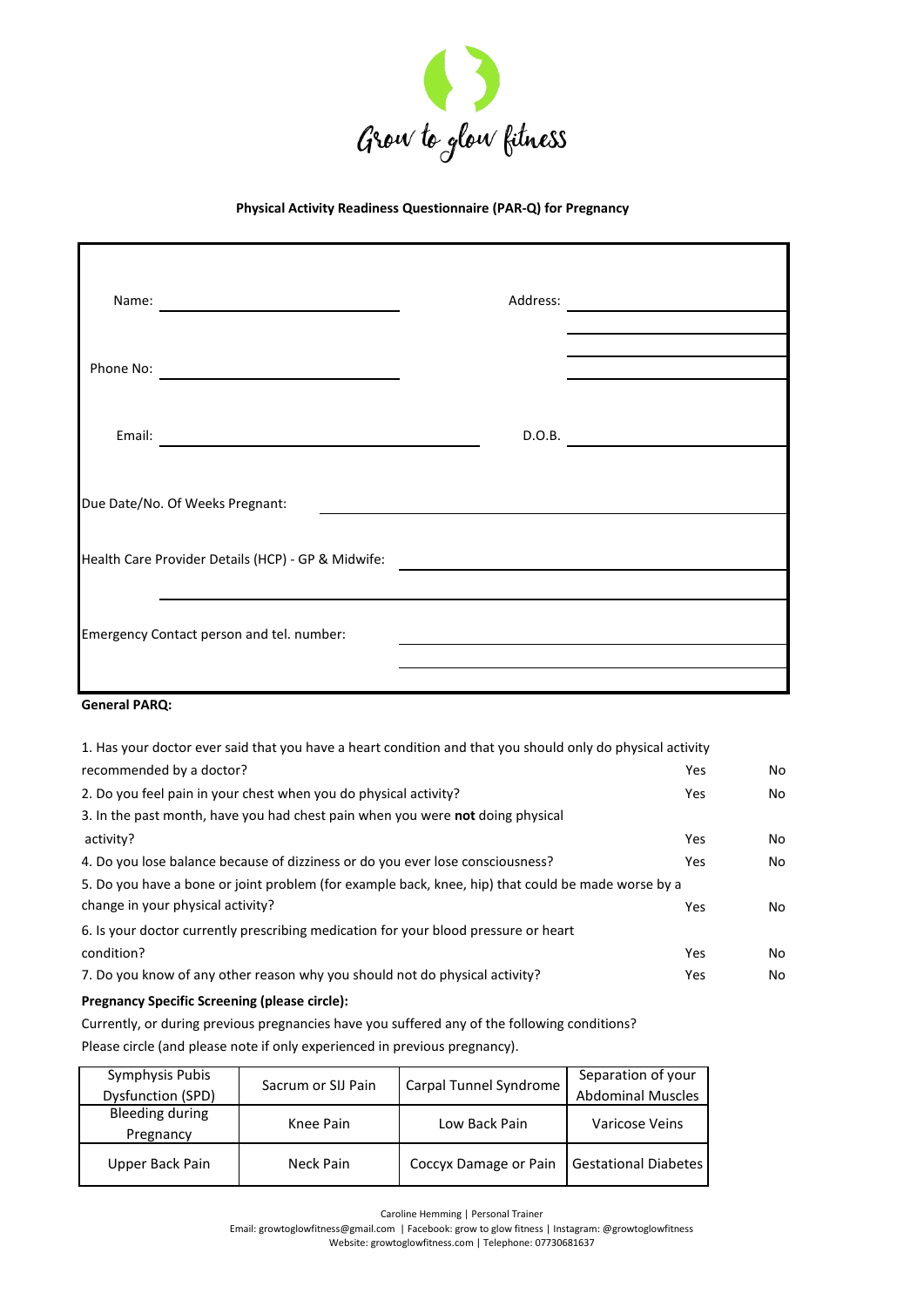

On the following questions, please provide as much detail as possible.

Last visit to Primary Health Provider and outcome?

Scan results?

History of miscarriages?

How many times a day do you go to the toilet (including through the night)? Any leaks?

How has your sleep been throughout your pregnancy?

Briefly describe your current eating habits ?

Is this your first / second / third / fourth / fifth baby? (please circle)

If you have older child(ren), how old are they, and what kind of birth(s) did you have?

Please circle Y or N to the following:

| Any excessive or sudden swelling and water retention?       | Yes | No |
|-------------------------------------------------------------|-----|----|
| Any skin rashes, open or unhealed cuts or bruises?          | Yes | No |
| Any history or blood clots or Thrombosis?                   |     | No |
|                                                             |     |    |
| Any extreme calf pain, swelling or redness?                 | Yes | No |
| Any severe and chronic itching?                             | Yes | No |
| Extreme high blood pressure – current and previous history? | Yes | No |
| Any excessive thirst and urination?                         | Yes | No |
| Any rapid or large weight gain while Pregnant?              | Yes | No |
| Any varicose veins or haemorrhoids?                         | Yes | No |
| Current multiple pregnancy (twins / triplets)?              | Yes | No |
| Any constipation?                                           | Yes | No |

Disclaimer: "I have read, understood and accurately completed this questionnaire. I can confirm that I am voluntarily engaging in an acceptable level of exercise, and have sought the necessary clearance from my Health Care Professional".

SIGNATURE TODAY'S DATE

PRINTED

Caroline Hemming | Personal Trainer

Email: growtoglowfitness@gmail.com | Facebook: grow to glow fitness | Instagram: @growtoglowfitness

Website: growtoglowfitness.com | Telephone: 07730681637